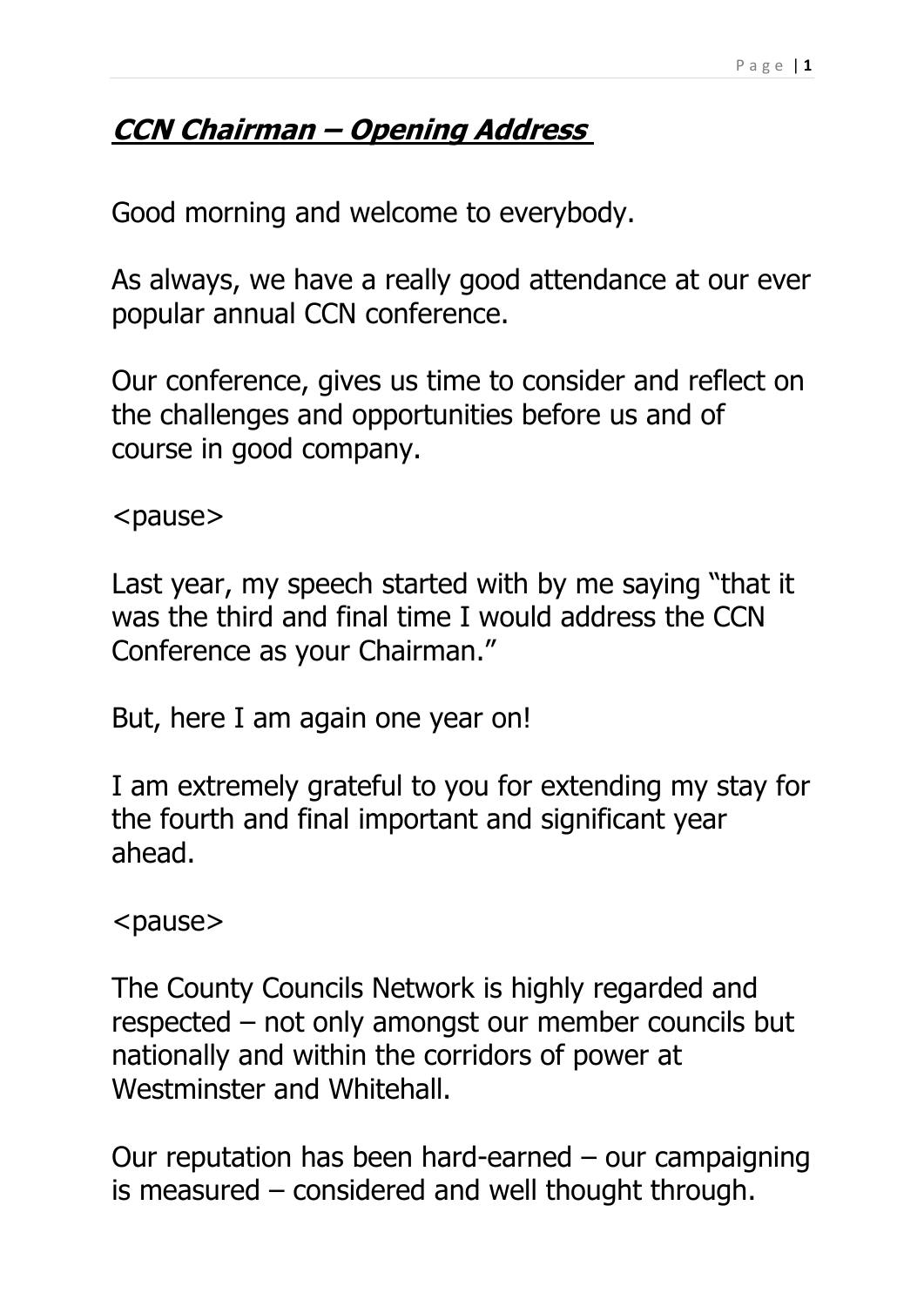Differentiating the ground upon which we campaign, not jumping on every available bandwagon for the sake of publicity.

Our approach is intelligent, evidence based and assertive.

We frequently create national headlines as indeed we have in recent weeks with great success.

<pause>

At this point, I am sure all of us would like to join together in thanking our hard-working, small and dedicated team of seven at CCN Headquarters.

They work so hard to support members all year round to make it all happen, including in this conference.

<APPLUASE pause>

Usually I start by reflecting on the year gone by and the agenda in the year ahead.

However, the priorities of last year continue to be unresolved, and will be dominated by money and finance.

Staying financially solvent this year, has been a challenge.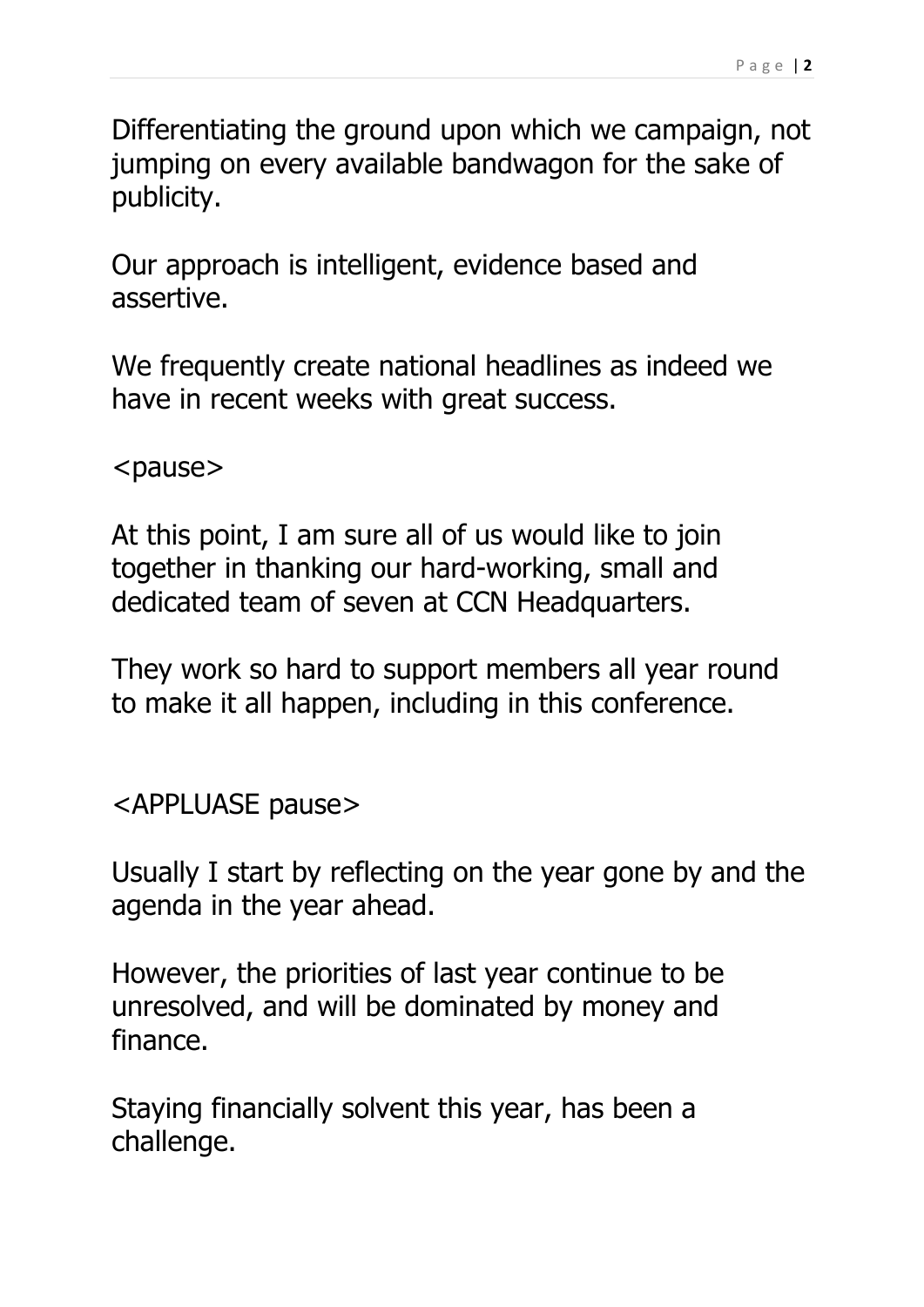<pause>

I said in my speech last year, and I quote "put frankly, counties more than any other sector of local government need a lifeline from Central Government over the next two financial years.

whilst we await the introduction of a new evidence based, fair funding formula and the introduction of a simpler business rate retention model".

<pause>

It is within this context that CCN launched a campaign for additional funding earlier this year.

CCN have utilised the spotlight on our councils, by spelling out clearly to Government and our Members of Parliament the severity of our financial situation.

Our campaign for emergency funding to help us through both the current and coming financial year up to 2021 has been successful.

I can confidently say it exceeded all expectations!

Without this additional funding from government, the consequences would have been severe! So, to Government – Thank You for listening – Thank You for responding.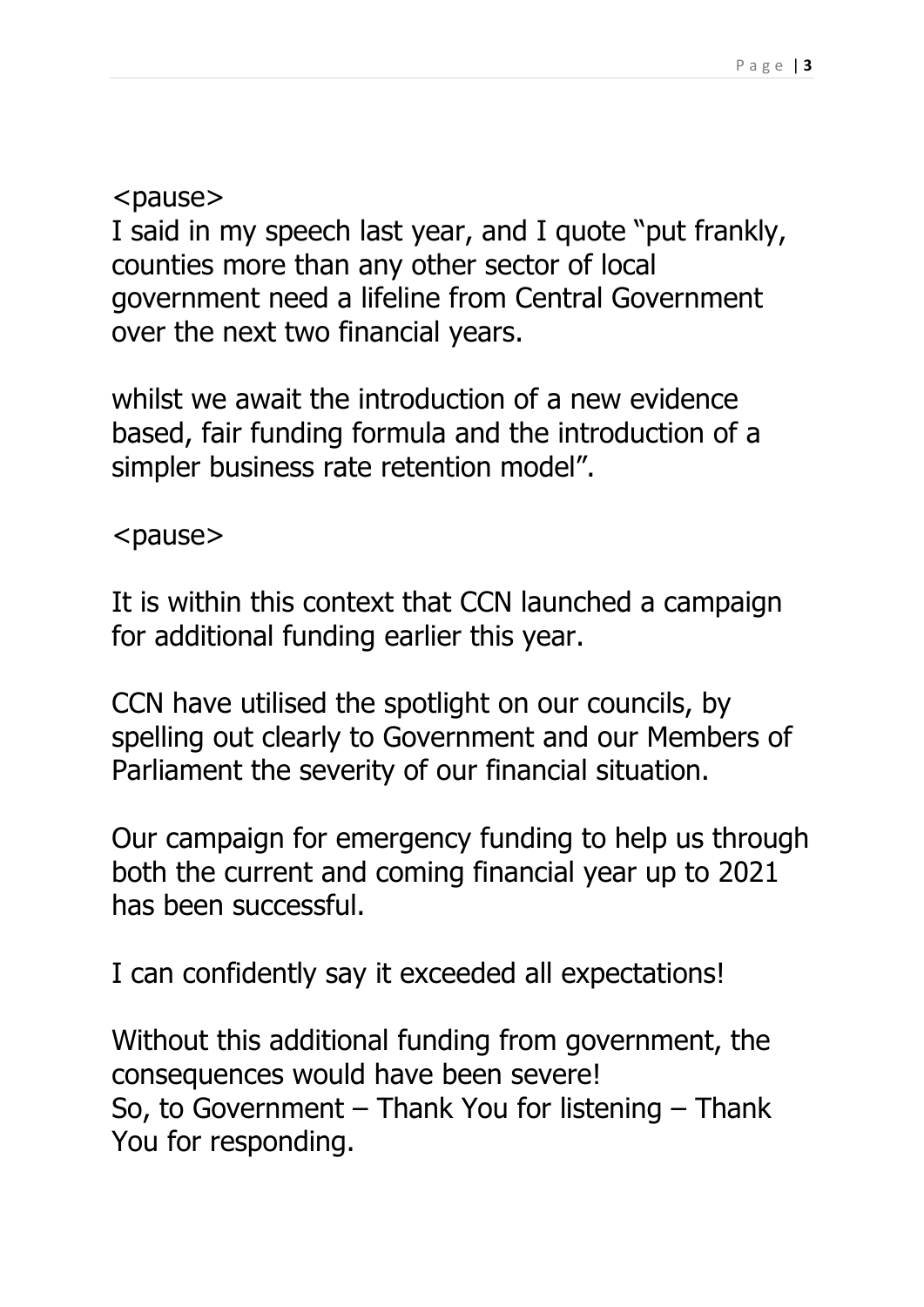<pause>

Later today, we have the opportunity to show our appreciation to the Secretary of State, James Brokenshire

And also Rishi Sunak, Local Government Minister leading on the funding issues.

They made strenuous efforts in securing a better outcome in the Autumn Budget than we could have realistically expected.

But, we are under no illusion that the challenges we face in the future will have somehow disappeared.

<pause>

Obtaining a good outcome from the Spending Review and the Fair Funding Formula will be our principle objectives.

This is alongside influencing;

- The long-awaited social care green paper ;
- Designing a simpler business rates retention system that rewards growth;
- AND delivering fundamental reform to the New Homes Bonus.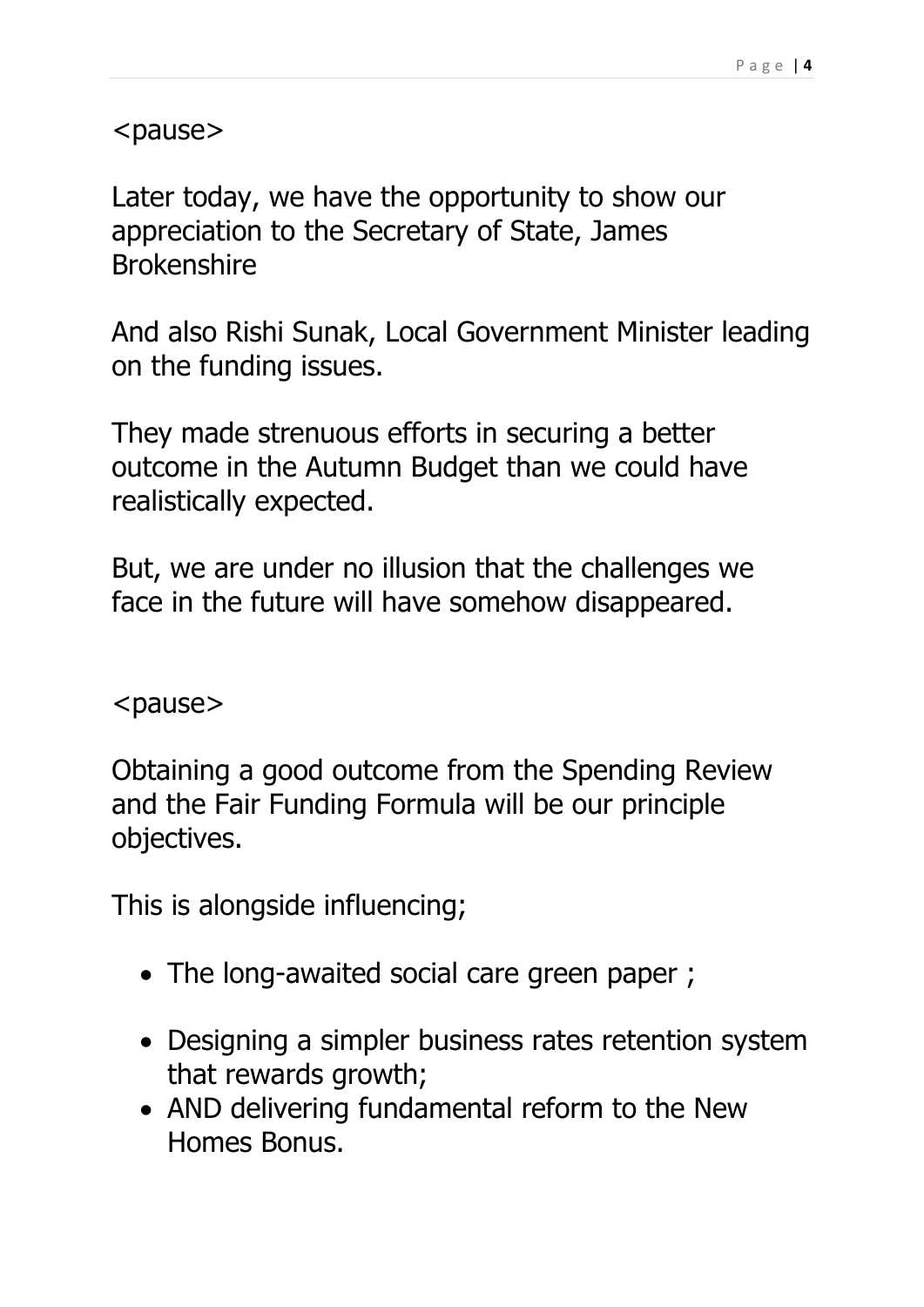To help achieve this, I am delighted to be officially launching our new campaign, **A Fairer Future for Counties** today**.**

## <pause>

This new campaign will articulate the on-going financial pressures we face and providing Government with the evidence base to feed into the Fair Funding review.

<pause>

In launching this new campaign, I want to make it quite clear that CCN is in no way trying to skew the dice to the advantage of counties but to provide Government with robust evidence across all of local government that supports the need for change.

We may gain on the swings and lose on some of the roundabouts.

However, one thing I am sure of, is that provided the new funding model is FAIR, NEEDS-LED and EVIDENCE-BASED counties share of the funding cake will be proportionality greater than under the current complex, opaque system that it replaces.

<pause>

I can say this with confidence, because of the quality of CCN's research and advocacy they provide.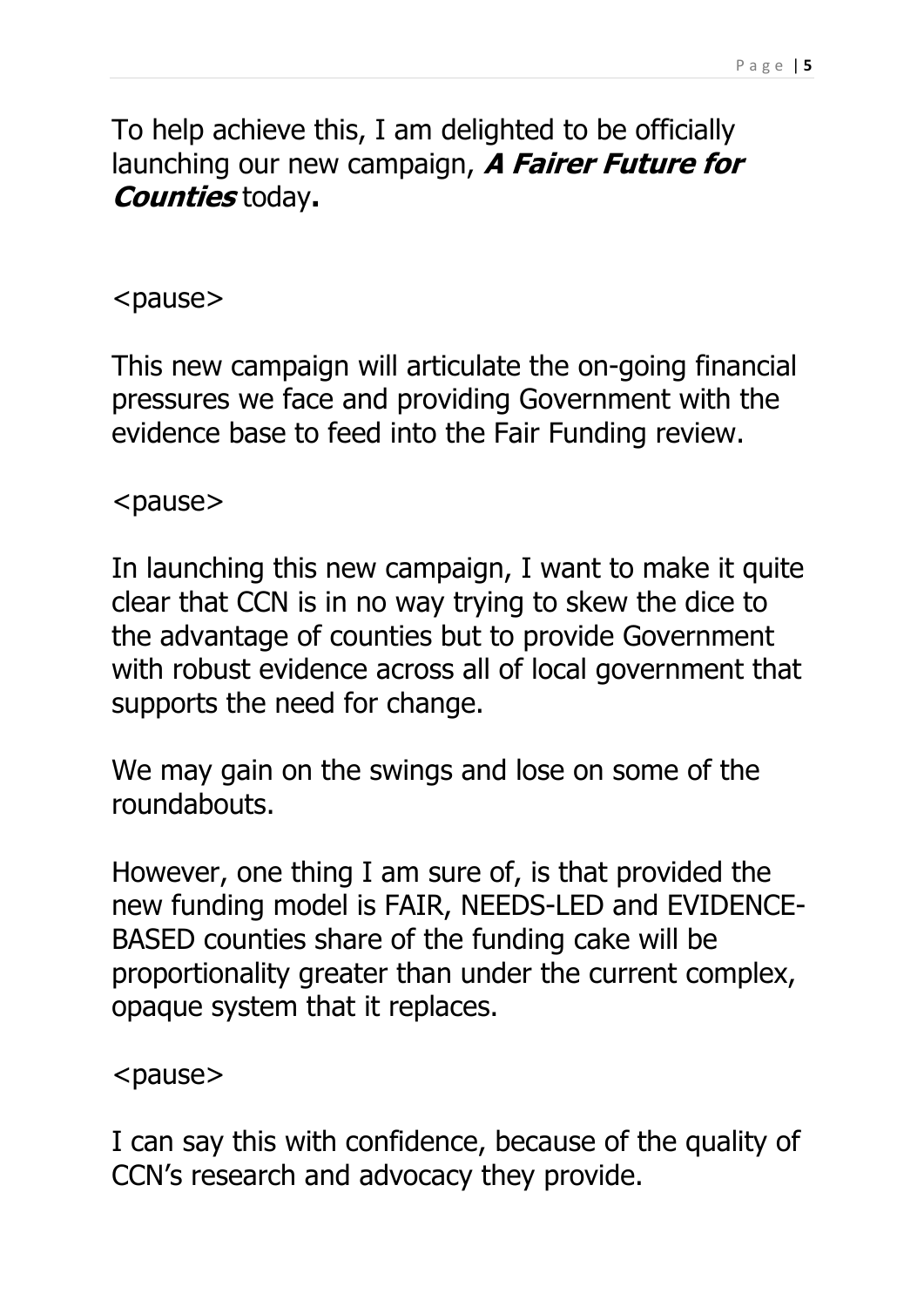<pause>

Take for instance adult learning disabilities. Now exceeding the net cost of providing social care services to the elderly and frail in many of member councils.

Analysis published today by CCN, shows that the annual costs of providing services to our adult disabled residents will be almost £2bn higher in 2024/25 than a decade ago, with 49% of these costs falling on member authorities.

In addition, our research shows that the number of adults with learning disabilities is a third higher in CCN Member authorities compared to London boroughs – big, big differentials which must be reflected and weighted in the funding formula.

Residents with adult learning disabilities now thankfully have a much longer life expectancy, greater independence and a greatly improved quality of life.

However, many understandably are restricted in their earning capacity, and therefore all the costs fall directly on our councils.

<pause>

Similarly, counties as a fact of Rurality face a disproportionate burden in providing mainstream school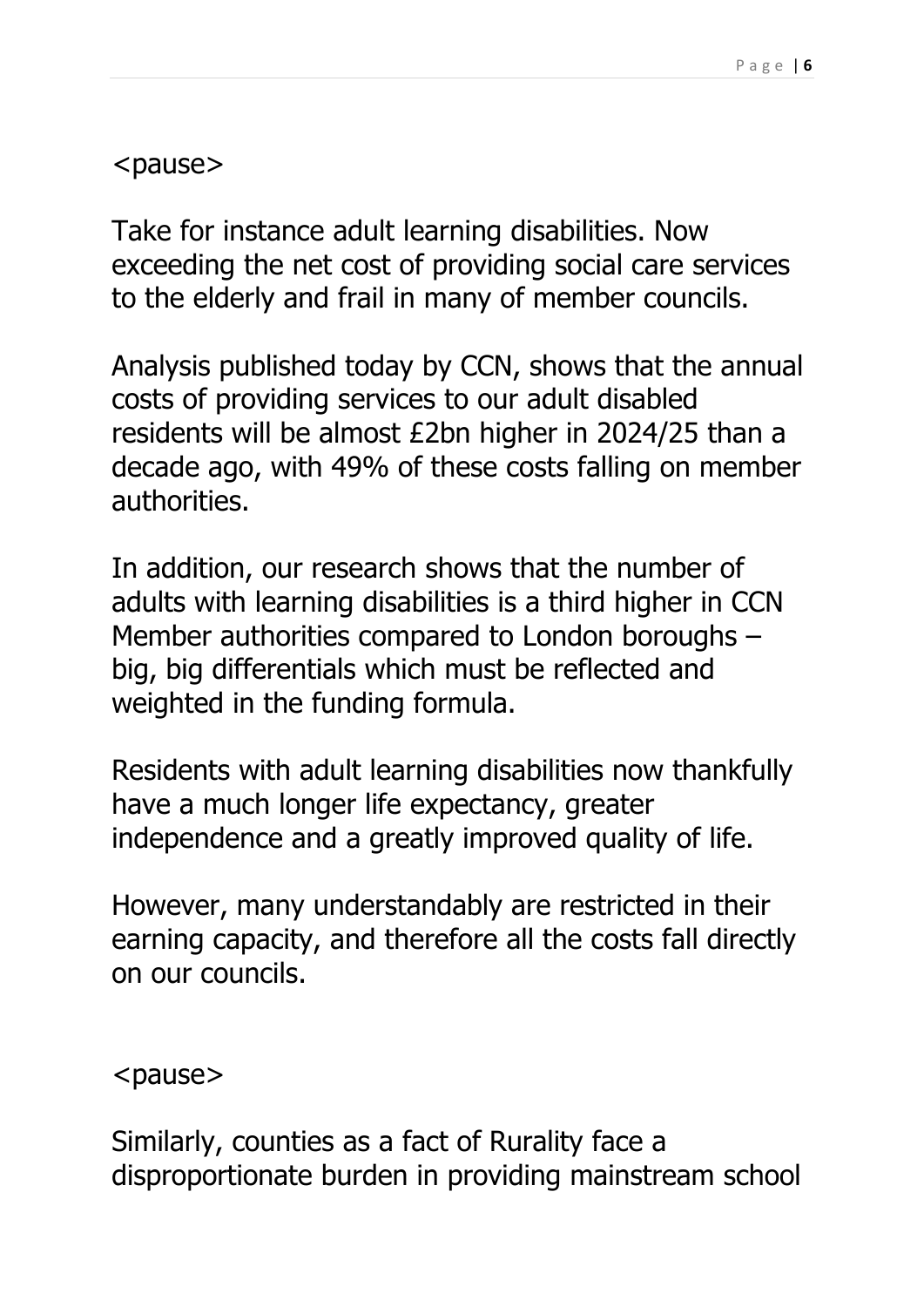transport and specifically Special Education Needs transport.

CCN has shown that counties' costs to provide school transport are many times higher than urban areas, as a result of distances travelled.

And research published this week will show that SEN home to school transport costs have increased by 30% since 2014.

And again, in education, our statutory duty to provide a sufficiency of school places, alongside the increasing demand for high-needs funding, are creating real significant pressures to both our capital and revenue budgets.

<pause>

To ensure the long term survival of councils these enormous extra costs must be recognised and the situation rectified.

For the fair funding review to be a success, significant additional resources for local government need to be introduced through the Spending Review – if we are to continue to deliver the complex range of services to our residents and business, and that reflect the growth in demand, particularly people-based services in children and adults social care.

<pause>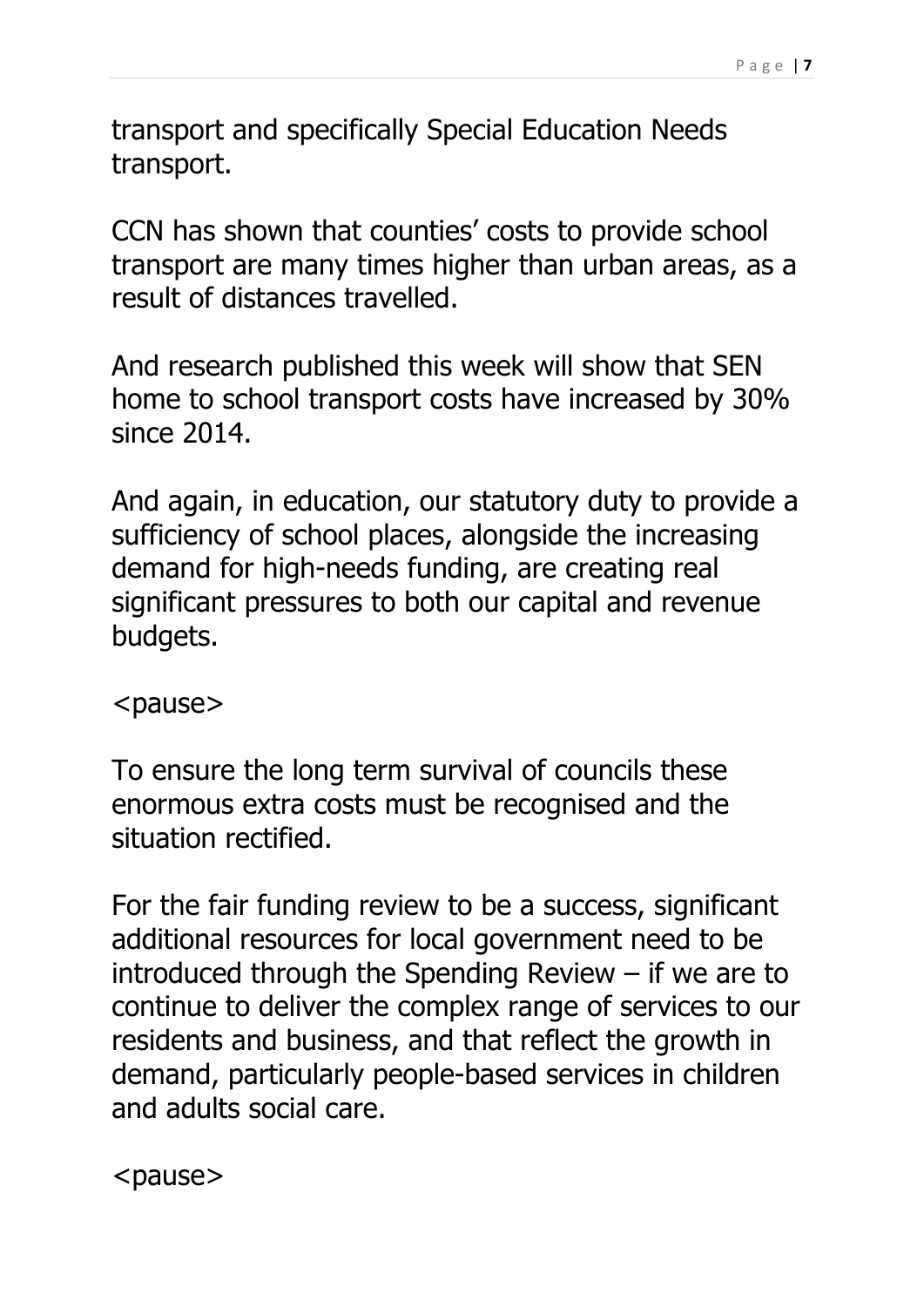Good progress is being made. Local government ministers highly value CCN's input and are keen to engage further.

To help us in this endeavour, CCN has commissioned PricewaterhouseCoopers to provide independent, robust evidence of the demand-led pressures and importantly the comparisons between ourselves and our metropolitan counterparts, where indeed pressures and needs may be different and should be therefore reflected if the formula is to be truly fair.

PwC will be expanding on this vital piece of work to conference after my speech.

<pause>

But it is not just the funding, our campaign for a "Fairer Future for Counties" is about so much more.

Understandably, through the Brexit negotiations, devolution has taken a backstage.

Our campaign to influence Government to trust, devolve and empower strategic counties must be reinvigorated.

Calling for Westminster to let go, devolve and reduce the bureaucratic burden and prescription from Whitehall.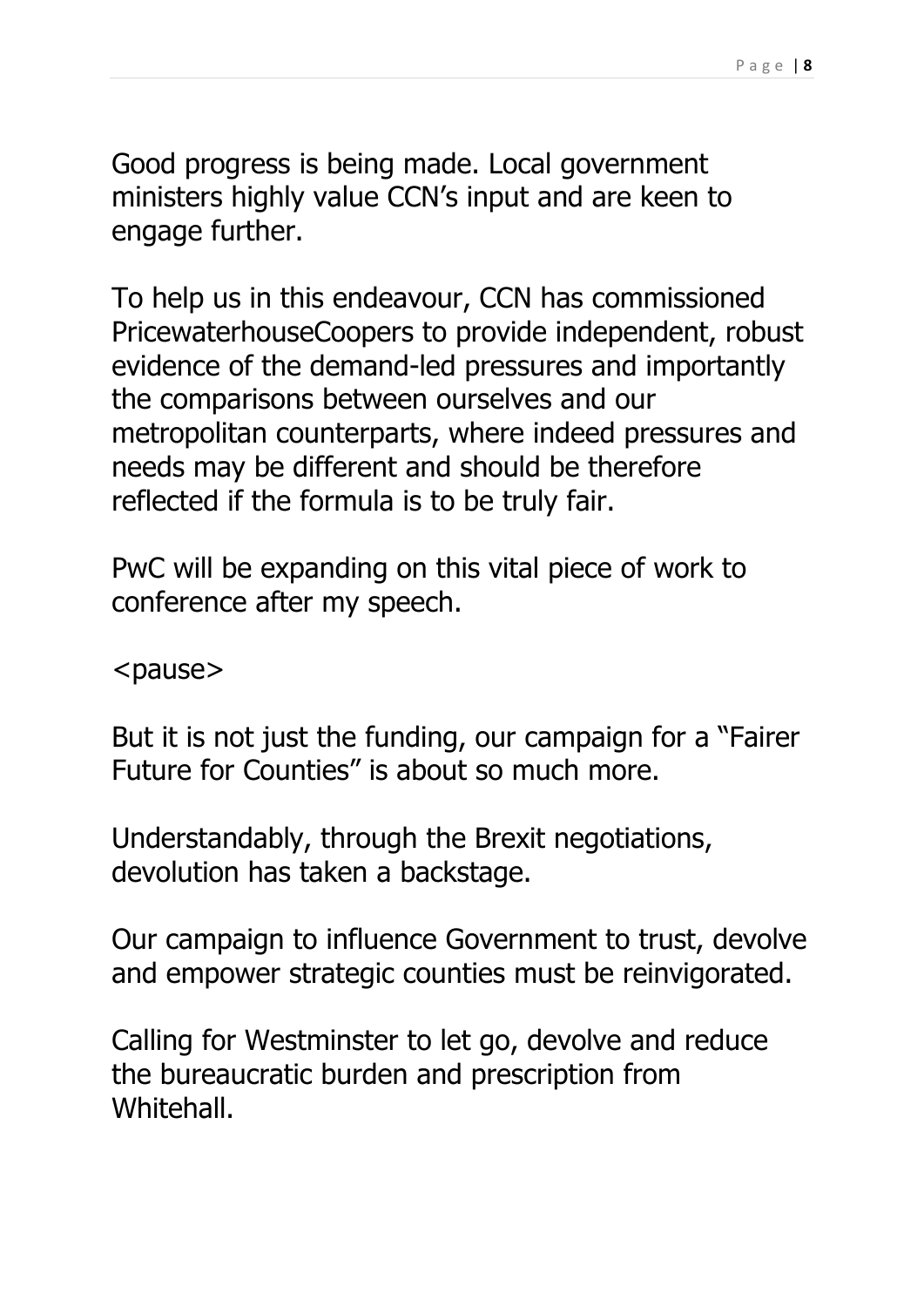We must set out our case for change that has the potential to improve a whole range of local government services, and more broadly, other public services. For example:

- Empowered to help the integration of health and social care.
- Growing our economies in partnership with LEP's, providing growth and prosperity alongside skills fit for the future.
- Greater strategic planning powers, supporting accelerated housing delivery and infrastructure for growth.

Counties could achieve so much more if empowered to get on with the job!

## <pause>

I hope it won't be a distraction, but behind me whilst I am speaking, you will see a few photographs on screen, taken from a book the "History of Kent County Council". reminding us all of how it used to be  $-$  so much has gone backwards.

Counties had responsibility for community and mental health, further education and skills, infrastructure provision, policing and even the county home guard.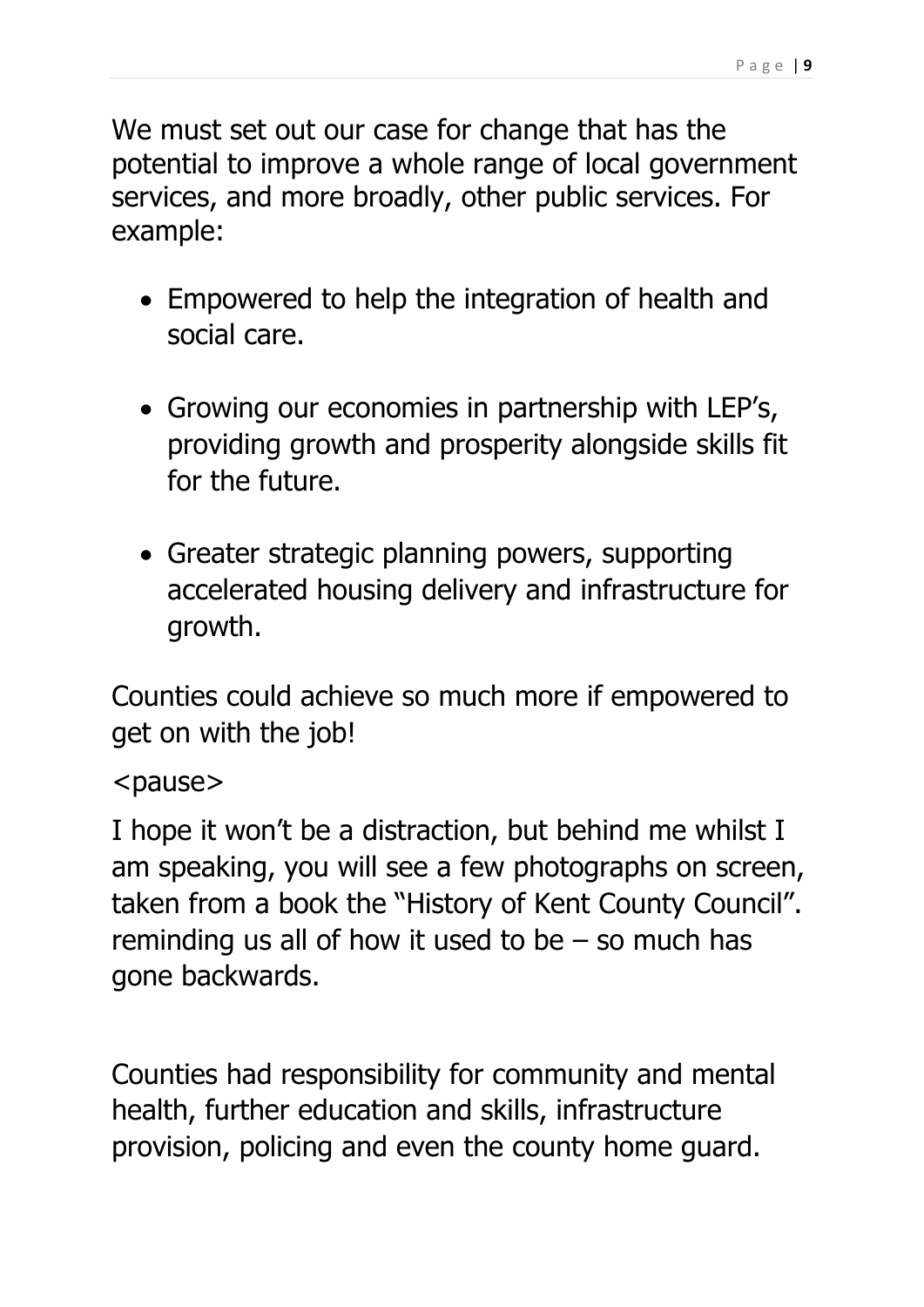We need to change the direction of travel to deliver a fair future for counties that draws on our great past.

For instance, take Health and social care integration.

<pause>

Whilst we await with baited breath for the social care Green paper, we must continue to argue strongly for greater leverage for local government in bringing about community health and care integration.

Delivering better use of the NHS pound and the social care pound, alongside better health and wellbeing outcomes.

Very much in line with Heather Jameson's excellent editorial in the Municipal Journal last week entitled: "Healing health is a local government issue".

And I quote: "It is true that the National Health Service has become a National Hospital Service, driving people towards A&E and the most costly parts of the system for ailments that could and should be caught before they reach crisis point. Not just to cut costs but to stop suffering too".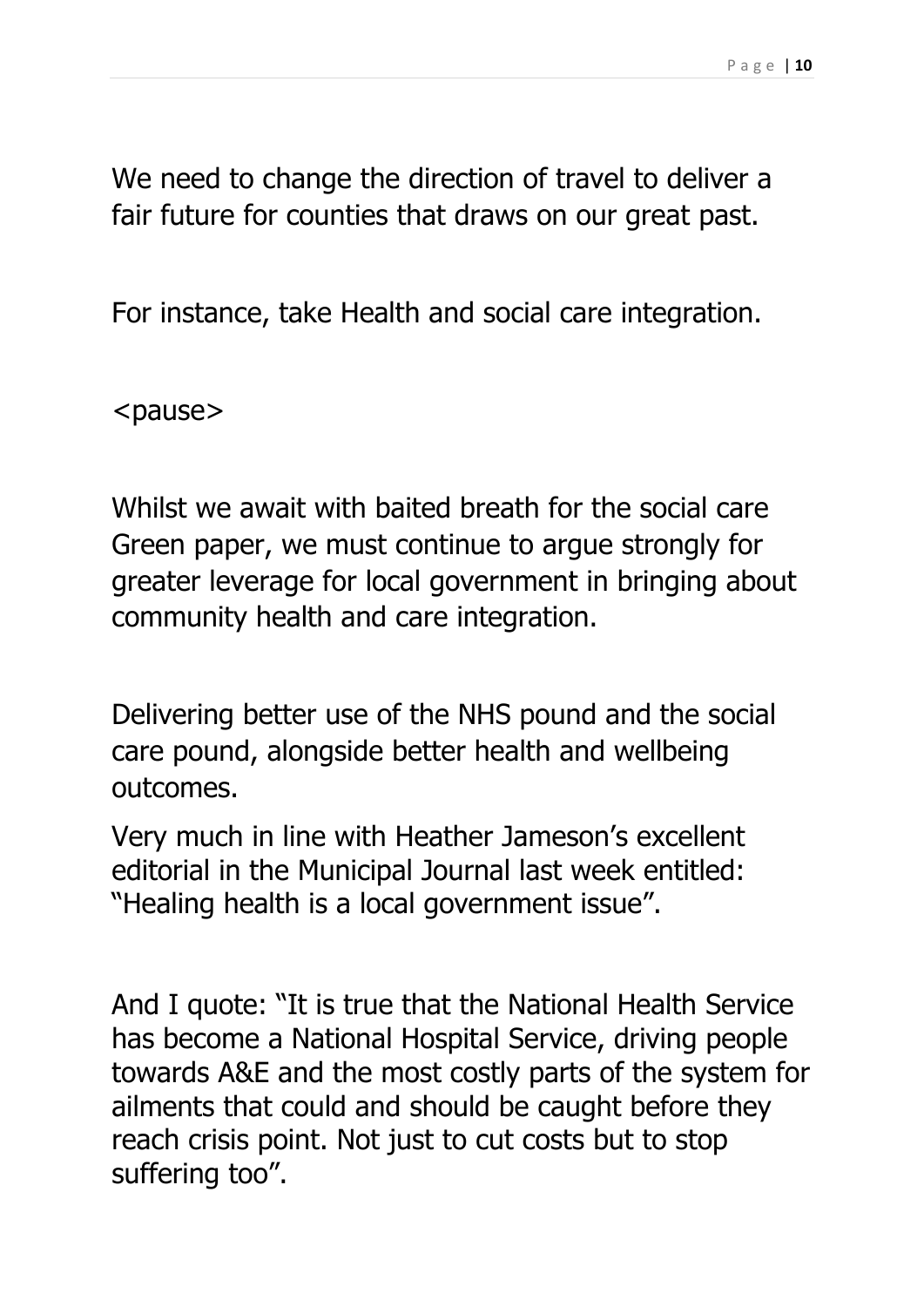Clinical Commissioning Groups have been reluctant to engage with local government.

But where local government has penetrated the barriers, a few spectacular outcomes have been delivered across the country.

And I cite one small example in Canterbury, where barriers have come down, integration and joint working has taken place.

Admissions into hospitals have reduced by 20% and likewise speeding up delayed transfers out of hospital saving CCGs really significant sums of money.

A greater investment in community health services around GP practices is essential.

Surely, with the significant additional money being invested in the National Health Service and the forthcoming 10 year plan, a greater proportion of this money needs to be spent on community and primary health care services.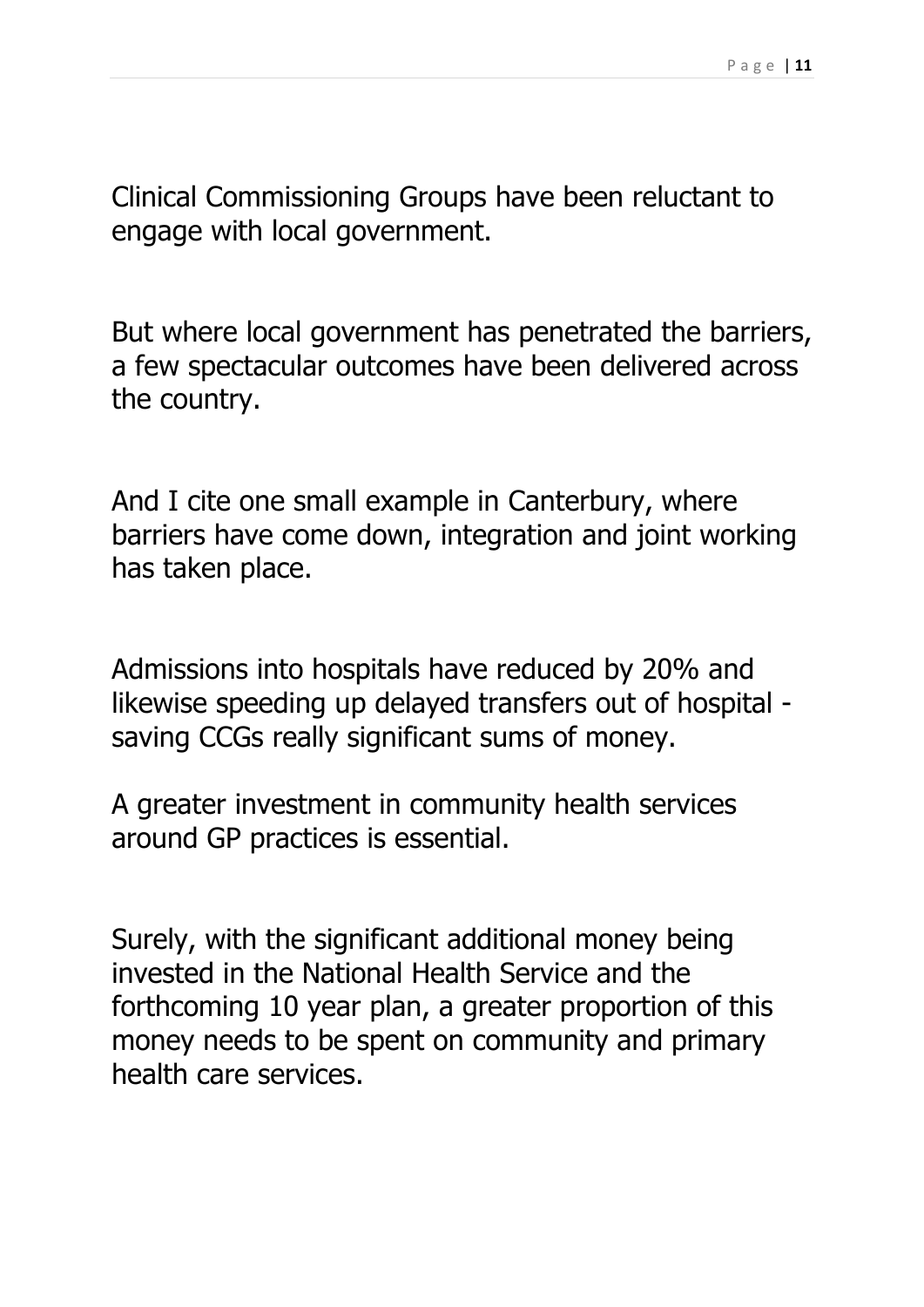Therefore, as part of a funding and integration package with the NHS, I believe that this should mean at least 20% of the NHS' £20bn 'birthday present' should invested directly by councils in community-based care to meet growing demand in areas such as learning disabilities.

<pause>

On the growth agenda, both housing and economic, we need to bring back real spatial planning powers.

It is worth remembering that pre-1976 all major planning applications were decided by the County Council.

We need greater powers in setting strategic infrastructure levies, across our geographies.

In two-tier areas the current CIL and Section 106 developer contribution arrangements leak like a sieve and have missed the opportunity to collect significant, additional contributions to fund infrastructure provision.

The recently announced Oliver Letwin "Independent review of build out report" has outlined some important recommendations for speeding up build out rates.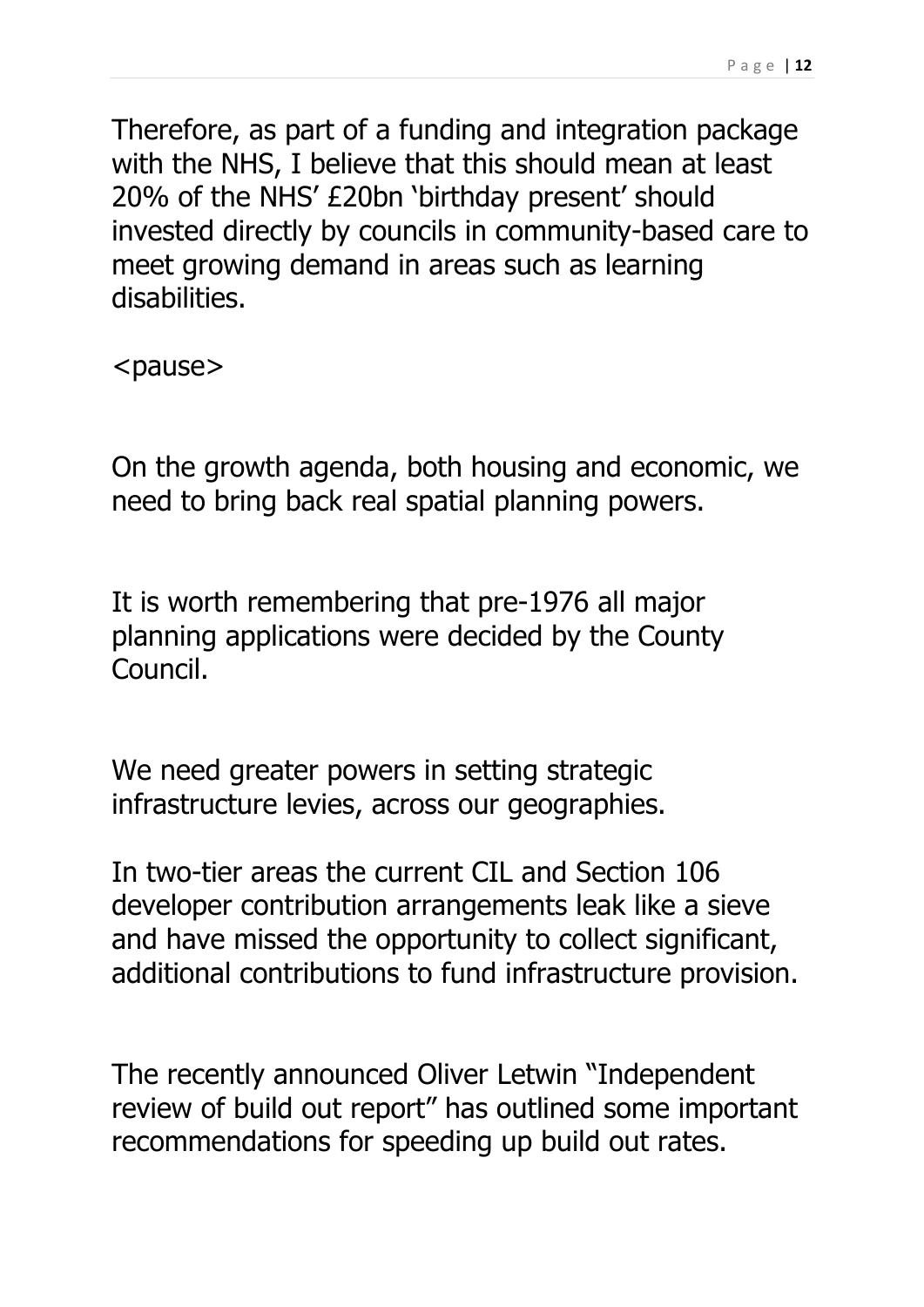These recommendations need to be seriously considered by local and central Government.

<pause>

On economic growth, industrial strategies, shared prosperity funds and skills, our relationship with Local Enterprise Partnerships will be crucial.

We must continue with our campaign to change the direction of travel by Governmentin their proposed Strengthened Local Enterprise Partnerships arrangements announced in July.

The proposed downgrading of local government representation on LEP Boards are a backward step.

And if Government is to devolve the skills agenda to LEP geographies, these governance arrangements become even more important.

"I am convinced that empowered as strategic authorities, counties can rise above the parapet and be an even more visible presence in non-metropolitan England.

<pause>